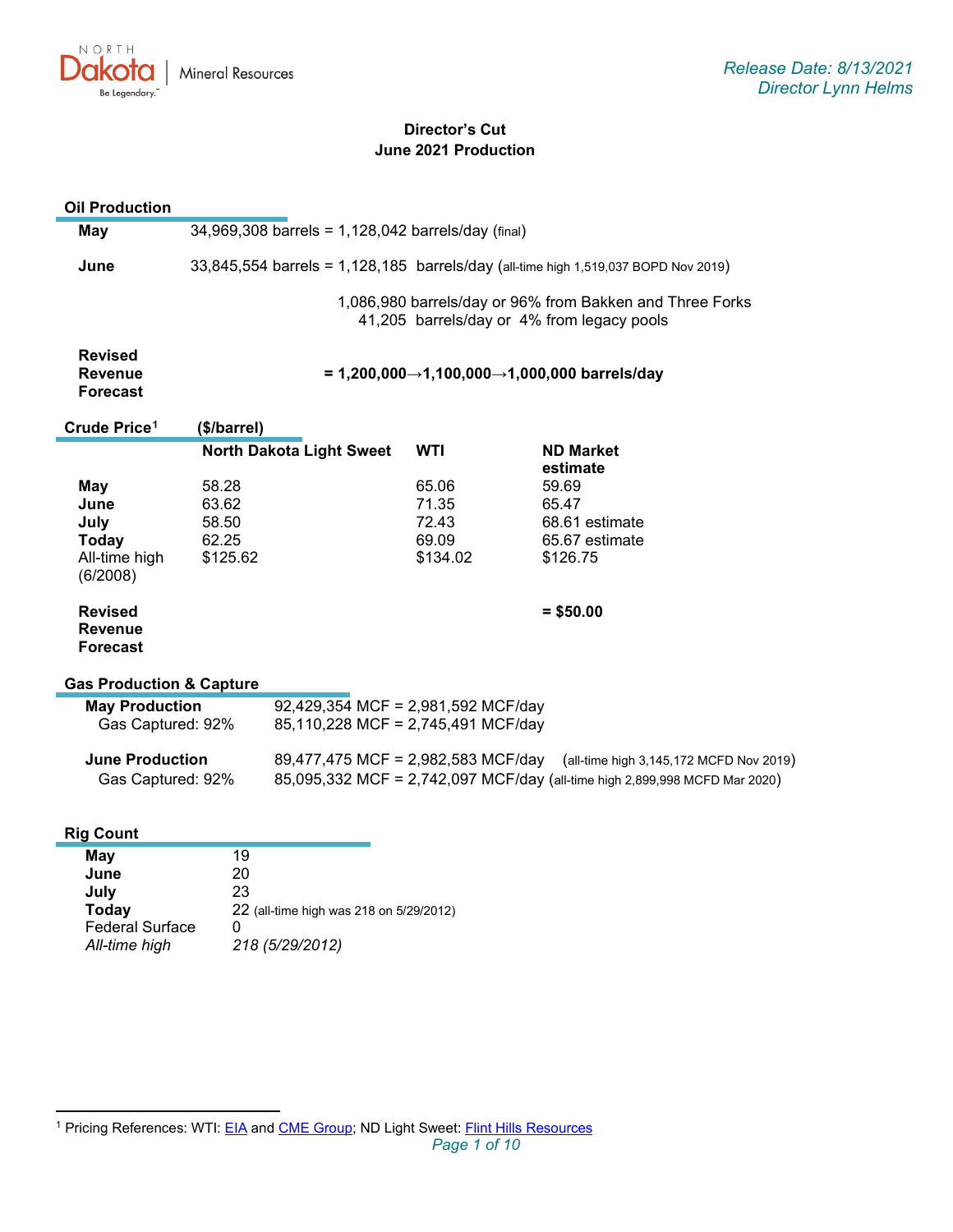**Mineral Resources** 

### **Wells**

 $N$   $\cap$   $R$   $T$   $\vdash$ 

|                                     | Mav         |                                                                                                                                                                                             |                                                  | <b>Revised Revenue Forecast</b> |
|-------------------------------------|-------------|---------------------------------------------------------------------------------------------------------------------------------------------------------------------------------------------|--------------------------------------------------|---------------------------------|
| <b>Permitted</b>                    | 46 drilling | 75 drilling                                                                                                                                                                                 | 40 drilling                                      |                                 |
|                                     | 0 seismic   | 0 seismic                                                                                                                                                                                   | 0 seismic<br>(All-time high was 370 - Oct. 2012) |                                 |
| <b>Completed</b>                    | 41 (Final)  | 47 (Revised)                                                                                                                                                                                | 53 (Preliminary)                                 | →60                             |
| Inactive <sup>2</sup>               | 2.348       | 1.839                                                                                                                                                                                       |                                                  |                                 |
| <b>Waiting on</b><br>Completion $3$ | 677         | 680                                                                                                                                                                                         |                                                  |                                 |
| <b>Producing</b>                    | 16.623      | 16,825 (Preliminary)<br>(NEW all-time high<br>16,825 in June<br>2021)<br>14,589 (87%) from<br>unconventional Bakken-<br><b>Three Forks</b><br>2,236 (13%) from legacy<br>conventional pools |                                                  |                                 |

# **Fort Berthold Reservation Activity**

|                                  | ั∩tal   | Fee Land | <b>Trust Land</b> |  |
|----------------------------------|---------|----------|-------------------|--|
| Oil Production (barrels/day)     | 257 937 | 106.981  | 150.956           |  |
| Drilling Rigs                    |         |          |                   |  |
| Active Wells                     |         |          |                   |  |
| Waiting on completion            |         |          |                   |  |
| <b>Approved Drilling Permits</b> |         |          |                   |  |
| <b>Potential Future Wells</b>    |         |          |                   |  |

## **Drilling and Completions Activity & Crude Oil Markets**

The drilling rig count was stable in the mid 50's second half of 2019 through May 2020. Drilling rig count fell 65% from January 2020 to May 2021 and is slowly increasing.

The number of well completions has been low and volatile since April 2020 as the number of active completion crews dropped from 25 to 1 then increased to 6 in June 2021 and to 10 this week.

OPEC+ reached a deal Sunday to phase out 5.8 million barrels per day of oil production cuts by September 2022 as prices of the commodity hit their highest levels in more than two years. Coordinated increases in oil supply from the group, known as OPEC+, will begin in August. Overall production will increase by 400,000 barrels per day on a monthly basis from that point onward. Biden administration suggesting OPEC increase oil production to offset high fuel prices. "This is another glaring example of the Biden administration's failed and misguided energy policies, including issuing executive orders restricting U.S. energy production and transportation, putting up red tape and creating regulatory roadblocks," Burgum said. "Instead of urging foreign nations to boost oil output to reduce U.S. gasoline prices, the administration should be encouraging and supporting states like North Dakota to increase oil production to pre-pandemic levels to reduce our reliance on foreign energy sources. We can and should be selling energy to our friends and allies, not buying it from nations that oppose U.S. interests. The White House's call for OPEC to 'do more' to support global recovery and reduce the price at the pump is wrong for American workers, consumers and our nation's energy security." Burgum statement on Biden administration's call [for OPEC to increase oil production amid high gas prices | North Dakota Office of the Governor \(nd.gov\)](https://www.governor.nd.gov/news/burgum-statement-biden-administrations-call-opec-increase-oil-production-amid-high-gas-prices)

"We have the resources, the skill and the drive to usher in a new era of U.S. energy independence, and the administration should focus on supporting America instead of looking overseas and increasing our dependence

<span id="page-1-0"></span><sup>2</sup> Includes all well types on IA and AB statuses: **IA** = Inactive shut in >3 months and <12 months;

**AB** = Abandoned (Shut in >12 months)

<span id="page-1-1"></span><sup>&</sup>lt;sup>3</sup> The number of wells waiting on completions is an estimate on the part of the director based on idle well count and a typical five-year average. Neither the State of North Dakota, nor any agency officer, or employee of the State of North Dakota warrants the accuracy or reliability of this product and shall not be held responsible for any losses caused by this product. Portions of the information may be incorrect or out of date. Any person or entity that relies on any information obtained from this product does so at his or her own risk.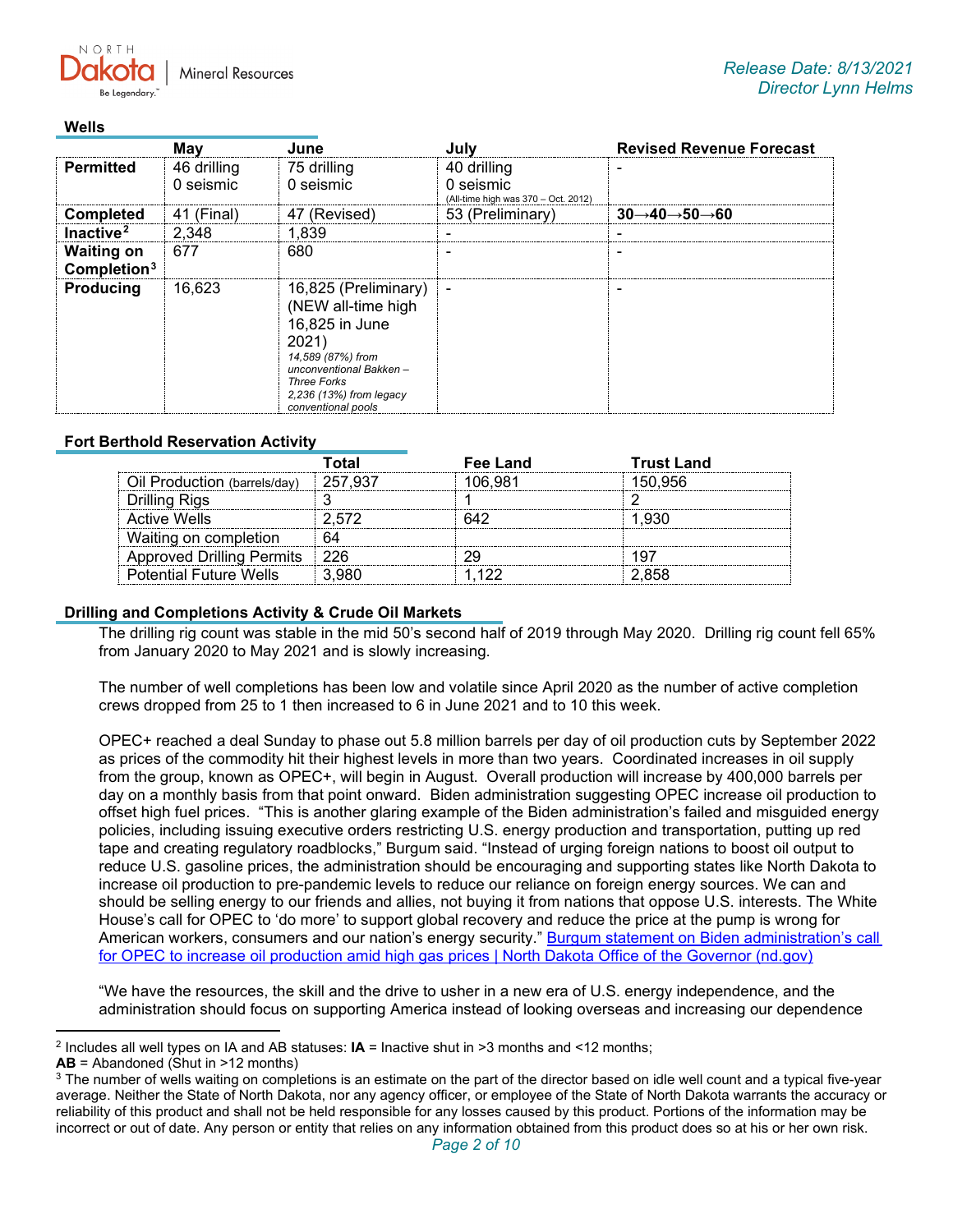

on others," Burgum continued. "And anyone who cares about the global environment should be insisting that the U.S. produce its own energy, since we produce energy cleaner and safer here than anywhere else. Mr. President, please, let us do what we do best – fuel and feed the world."

The International Energy Agency estimates a 1.5 million barrel per day shortfall for the second half of this year, indicating a tight market despite the gradual OPEC supply boost. EIA now estimated that supply and demand are balanced with demand returning to 2019 levels until second quarter 2022.



Crude oil transportation capacity including rail deliveries to coastal refineries is adequate, but could be disrupted due to:

- US Appeals Court for the ninth circuit upholding of a lower court ruling protecting the Swinomish Indian Tribal Community's right to sue to enforce an agreement that restricts the number of trains that can cross its reservation in northwest Washington state.
- DAPL Civil Action No. 16-1534 continues, but the courts have now ruled that DAPL can continue normal operations through March 2022.

Drilling activity is slowly increasing. Operators continue to maintain a permit inventory of approximately 12 months.

## **Gas Capture**

US natural gas storage is now 6% below the five-year average. Crude oil inventories are below normal in the US, but world storage is above the five-year average.

The price of natural gas delivered to Northern Border at Watford City increased to \$23.42/MCF February 17, 2021 and has returned to a significantly higher than normal level of \$3.80/MCF today. This results in a current oil to gas price ratio of 17 to 1. The state wide gas flared volume from May to June increased 4,385 MCFD to 240,487 MCF per day, and the percent flared increased to 8.1% while Bakken capture percentage decreased to 92%.

 $\frac{1}{2}$  The Commission established the following gas

The historical high flared percent was 36% in 09/2011.

|                                                                                                                          |                                        | capture goals:                                                                     | ັບ                                                                                                                                                                                                            |
|--------------------------------------------------------------------------------------------------------------------------|----------------------------------------|------------------------------------------------------------------------------------|---------------------------------------------------------------------------------------------------------------------------------------------------------------------------------------------------------------|
| Gas Capture Details:<br>Statewide<br>Statewide Bakken<br>Non-FBIR Bakken<br>FBIR Bakken<br>Trust FBIR Bakken<br>Fee FBIR | 92%<br>92%<br>93%<br>89%<br>90%<br>78% | $\frac{1}{2}$ 74%<br>$: 77\%$<br>$\approx 80\%$<br>85%<br>88%<br>$\frac{1}{2}$ 91% | October 1, 2014 - December 31, 2014<br>January 1, 2015 - March 31, 2016<br>April 1, 2016 - October 31, 2016<br>November 1, 2016 - October 31, 2018<br>November 1, 2018 - October 31, 2020<br>November 1, 2020 |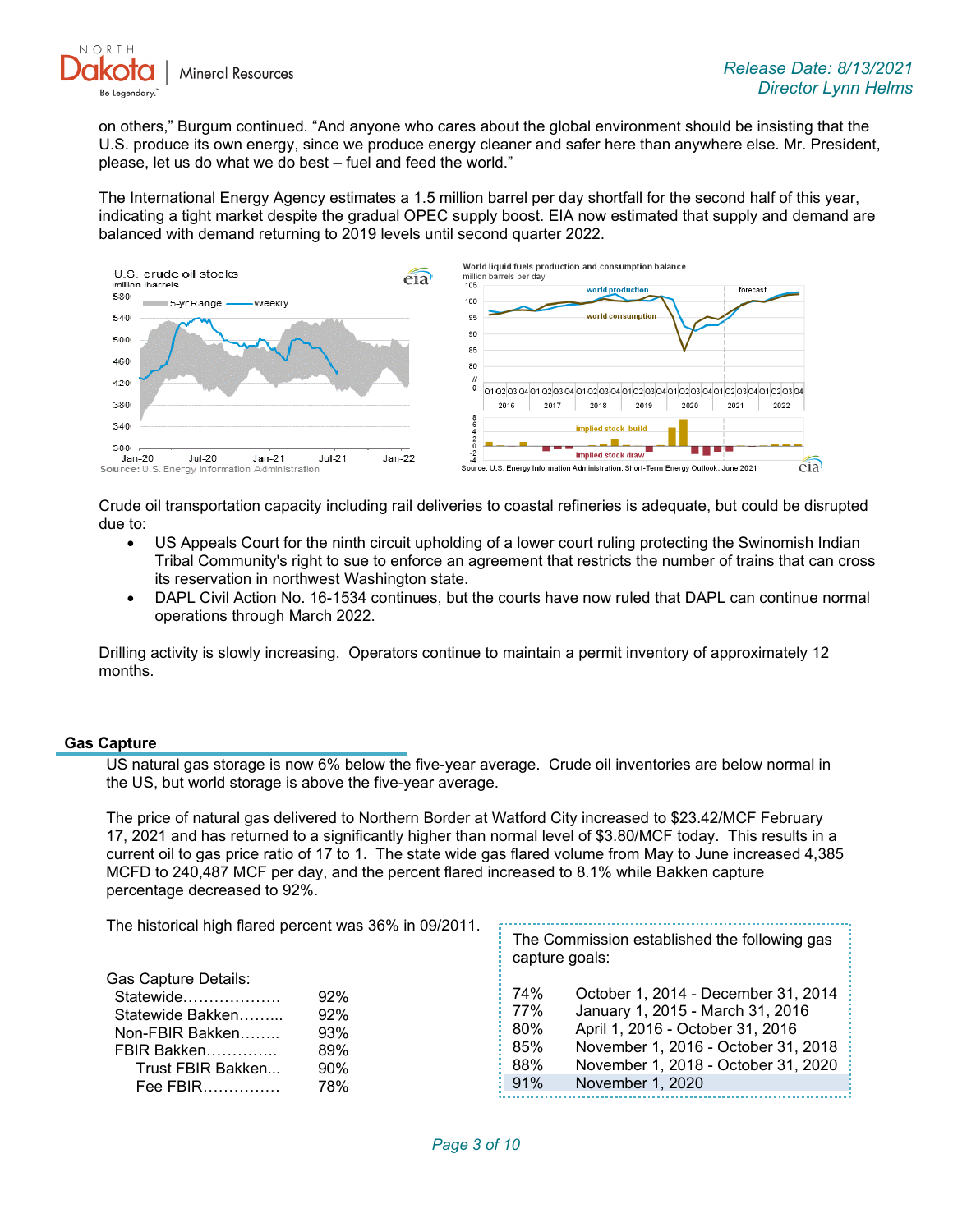

## **Seismic**

Seismic activity has stopped.

| <b>Active</b> | Recording<br>$\sim$ | ⊪ NDIC Reclamation | Remediating | Susnended |  |  |
|---------------|---------------------|--------------------|-------------|-----------|--|--|
|               |                     |                    |             |           |  |  |

## **Agency Updates**

**BIA** has published a new final rule to update the process for obtaining rights of way on Indian land. The rule was published 11/19/15 and became effective 12/21/15. The final rule can be found at

[https://www.federalregister.gov/articles/2015/11/19/2015-28548/rights-of-way-on-indian-land.](https://gcc02.safelinks.protection.outlook.com/?url=https%3A%2F%2Fwww.federalregister.gov%2Farticles%2F2015%2F11%2F19%2F2015-28548%2Frights-of-way-on-indian-land&data=04%7C01%7Ckahaarsager%40nd.gov%7C6cf12c7622b04af0345608d94badc2d0%7C2dea0464da514a88bae2b3db94bc0c54%7C0%7C0%7C637624031935573790%7CUnknown%7CTWFpbGZsb3d8eyJWIjoiMC4wLjAwMDAiLCJQIjoiV2luMzIiLCJBTiI6Ik1haWwiLCJXVCI6Mn0%3D%7C1000&sdata=RXsy6e3uu7%2BCyVDZyN3Bu%2B8yq2sUt3LEca020OTMLcs%3D&reserved=0) On 3/11/16, the Western Energy Alliance filed a complaint and motion for a temporary restraining order and/or a preliminary injunction. On 04/19/16, the US District court for the District of North Dakota issued an order denying the motion for a preliminary injunction. The new valuation requirements were resulting in increased delays so BIA provided a waiver that expires 04/05/2020. On 03/09/2020 the NDIC submitted comments supporting an extension of that waiver through 04/05/2021 to allow infrastructure development to continue while BIA develops and implements the new process. NDIC comments can be found at<http://www.nd.gov/ndic/ic-press/Sweeney%20letter%20200309.pdf>

**BLM on 1/20/21 DOI issued order 3395** implementing a 60 day suspension of Federal Register publications; issuing, revising, or amending Resource Management Plans; granting rights of way and easements; approving or amending plans of operation; appointing, hiring or promoting personnel; leasing; and permits to drill. On 1/27/21 President Biden issued an executive order that mandates a "pause" on new oil and gas leasing on federal lands, onshore and offshore, "to the extent consistent with applicable law," while a comprehensive review of oil and gas permitting and leasing is conducted by the Interior Department. There is no time limit on the review, which means the president's moratorium on new leasing is indefinite. The order does not restrict energy activities on lands the government holds in trust for Native American tribes. **What is the percentage of federal lands in ND?**

Mineral ownership in ND is 85% private, 9% federal (\$% Indian lands and 5% federal public lands), and 6% state. 66% of ND spacing units contain no federal public or Indian minerals, 24% contain federal public minerals, 9% contain Indian minerals,1% contain both.

### **How many potential wells could be delayed or not drilled by a Biden administration ban on drilling permits and hydraulic fracturing on federal lands?**

A spatial query found 3,443 undrilled wells in spacing units that would penetrate federal minerals, 2,902 undrilled wells in spacing units would penetrate BIA Trust minerals (700 tribal minerals and 2,202 allotted minerals), and the total number of wells potentially impacted is 6,345. The minimum number of future Bakken wells is 24,000 so the 3,443 wells on federal public lands = 14%, and the 2,902 wells on trust lands = 12%.

### **What is the potential federal royalty loss from a Biden administration ban on drilling permits and hydraulic fracturing on federal lands?**

A recent study from University of Wyoming estimated the ND loss as follows: 2021-2025 \$76 million, 2026-2030 \$113 million, 2031-2035 \$160 million, and 2036-2040 \$221 million for a total of \$570 million over 15 years. Please note that 50% of the royalties on federal public lands go to the state and 50% of the state share goes to the county where the oil was produced.

The U.S. Interior Department announced 3/9/21 it will launch its review of the federal oil and gas leasing program on 3/25/21, a key step that will determine whether the Biden administration will permanently halt new leases on federal land and water. The review will kick off with a public forum on oil and gas leasing on federal land and water, with participants representing industry, environmental conservation and justice groups, labor and others, and commence an online comment period. This input would inform an interim report to be released in early summer outlining next steps and recommendations on the future of the program and what can be done to reform how leases are managed, how much revenue should go to taxpayers and other issues.

On 7/7/21 North Dakota sued the Department of Interior (DOI), Secretary of Interior Debra Haaland, Bureau of Land Management (BLM), Director of the BLM Nada Culver, and Director of the Montana-Dakotas BLM John Mehlhoff in US District Court for the District of North Dakota. The lawsuit requests the court: Compel the Federal Defendants to hold quarterly lease sales.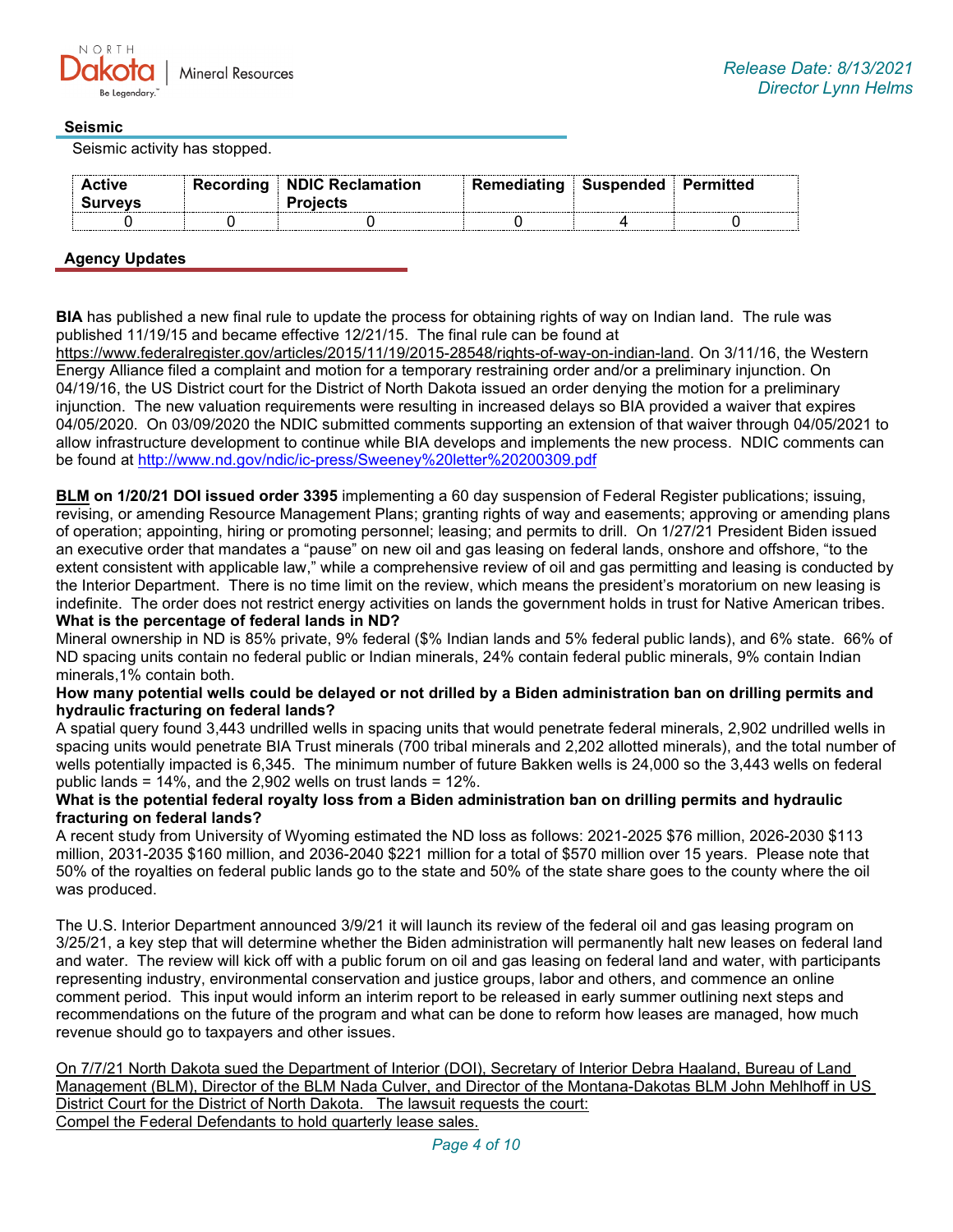

Prohibit the Federal Defendants from cancelling quarterly lease sales. Enjoin the Secretary implementing a moratorium on federal lease sales. Declare that Federal Defendants are in violation of MLA, FLPMA, NEPA, and APA. Grant other relief sought and as the court deems proper to remedy the violations. There are 811 tracts nominated for pending lease sales in ND

566 are pending NEPA or surface manager concurrence

236 are fully evaluated, and waiting for scheduled auction – value to ND 1,011 wells and \$4.8 billion (GPT, OET, NDTL royalties, federal royalties, sales tax and income tax)

9 planned for auction Q1 and Q2 2021 6 for March and 3 for June – value to ND 20 wells and \$82.3 million (GPT, OET, NDTL royalties, federal royalties, sales tax and income tax)

#### **BLM published a new final rule 43 CFR Parts 3100, 3160 and 3170 to update and replace its regulations on venting and flaring of natural gas** effective 1/17/16. The final rule can be viewed online at

[https://www.blm.gov/programs/energy-and-minerals/oil-and-gas/operations-and-production/methane-and-waste](https://gcc02.safelinks.protection.outlook.com/?url=https%3A%2F%2Fwww.blm.gov%2Fprograms%2Fenergy-and-minerals%2Foil-and-gas%2Foperations-and-production%2Fmethane-and-waste-prevention-rule&data=04%7C01%7Ckahaarsager%40nd.gov%7C6cf12c7622b04af0345608d94badc2d0%7C2dea0464da514a88bae2b3db94bc0c54%7C0%7C0%7C637624031935583717%7CUnknown%7CTWFpbGZsb3d8eyJWIjoiMC4wLjAwMDAiLCJQIjoiV2luMzIiLCJBTiI6Ik1haWwiLCJXVCI6Mn0%3D%7C1000&sdata=d9JIwQbaqJ8ywp71jg4%2B52p7lAn407o1f%2FWbPlXp0nU%3D&reserved=0)[prevention-rule.](https://gcc02.safelinks.protection.outlook.com/?url=https%3A%2F%2Fwww.blm.gov%2Fprograms%2Fenergy-and-minerals%2Foil-and-gas%2Foperations-and-production%2Fmethane-and-waste-prevention-rule&data=04%7C01%7Ckahaarsager%40nd.gov%7C6cf12c7622b04af0345608d94badc2d0%7C2dea0464da514a88bae2b3db94bc0c54%7C0%7C0%7C637624031935583717%7CUnknown%7CTWFpbGZsb3d8eyJWIjoiMC4wLjAwMDAiLCJQIjoiV2luMzIiLCJBTiI6Ik1haWwiLCJXVCI6Mn0%3D%7C1000&sdata=d9JIwQbaqJ8ywp71jg4%2B52p7lAn407o1f%2FWbPlXp0nU%3D&reserved=0) North Dakota, Wyoming, Montana, Western Energy Alliance, and IPAA filed for a preliminary injunction to prevent the rule going into effect until the case is settled. A hearing in Casper, Wyoming was held 1/6/17. On 1/16/17 the court denied all of the petitioners' motions for preliminary injunctions. **On 2/3/17 the US House of Representatives voted 221-191 to approve a Congressional Review Act resolution against the rule.** On 3/28/17 President Trump issued an executive order which in part directs "The Secretary of the Interior shall review the following final rules, and any rules and guidance issued pursuant to them, for consistency with the policy set forth in section 1 of this order and, if appropriate, shall, as soon as practicable, suspend, revise, or rescind the guidance, or publish for notice and comment proposed rules suspending, revising, or rescinding those rules:". This rule is included in the list as item (iv). North Dakota plans to continue active participation in the litigation of this rule until the BLM takes final action eliminating the rule. **On 5/10/17 the Senate voted 51 to 49 against the CRA, allowing the rule to remain in effect.** On 6/27/17 U.S. D. Ct. Judge Skavdahl granted BLM's motion to extend the merits briefing schedule by 90 days, based on BLM's APA 705 stay and BLM's representations regarding its plans to reconsider the VF Rule. Opening briefs were filed 7/3/17. On 7/5/17 California and New Mexico sued BLM in the U.S. District Court for the Northern District of California, seeking a declaratory judgement that BLM's APA 705 stay was illegal and vacating the stay. The relief they request would vacate the stay of the January 2018 compliance et al deadlines, bringing them all back into force. BLM officials encouraged North Dakota to intervene. On 7/12/17 a group of NGOs including the Fort Berthold Protectors of Water and Earth Rights filed a separate suit against the BLM in federal court in the U.S. District Court for the Northern District of California, seeking a declaratory judgement that BLM's APA 705 stay was illegal and vacating the stay. California and New Mexico, along with various environmental groups, have challenged BLM's stay in the Northern District of California, and filed a motion for summary judgment on 7/26/17. On 8/24/17 North Dakota filed a response supporting BLM's motion, a motion to intervene, and a motion to change venue to Wyoming in an attempt to prevent all of the litigation regarding the timing of the Flaring Rule, including the future rulemakings further extending compliance deadlines that BLM has stated that it intends to publish, could end up in front of the magistrate judge in the Northern District of California instead of Judge Skavdahl in Wyoming. On 10/04/17 the federal magistrate judge in the Northern District of California granted the summary judgement motion by California, New Mexico, and several NGOs throwing out BLM's administrative and temporary postponement of several of the future rules compliance dates/obligations. On 10/05/17 the BLM issued a Federal Register Notice for a proposed rule that if finalized will delay certain requirements of the BLM Rule until 1/17/2019. North Dakota submitted comments to (1) support BLM's decision to delay certain compliance requirements and (2) continue to make the record that BLM exceeded its authority to promulgate the rule in the first place with particular emphasis on the specific/unique North Dakota considerations at issue. NDIC comments are available at [http://www.nd.gov/ndic/ic-press/dmr-blm](http://www.nd.gov/ndic/ic-press/dmr-blm-comments17-11.pdf)[comments17-11.pdf.](http://www.nd.gov/ndic/ic-press/dmr-blm-comments17-11.pdf) BLM, the states of CA & NM, and the NGOs supporting the current final rule were granted an extension to file response briefs to December  $11<sup>th</sup>$  in the WY court. On  $11/29/17$  North Dakota filed a response to industry petitioner's motion for a preliminary injunction supporting a preliminary or permanent injunction. On 12/4/17 USDOJ petitioned the 9<sup>th</sup> US Judicial Circuit Court in San Francisco to review and overturn the Northern District of California court's November decision ordering the US Bureau of Land Management to make oil and gas producers comply with the methane emissions requirements while the rules are being reviewed. On 12/7/17 BLM published a rule in the Federal Register delaying the methane regulation until January 2019, saying the previous rule is overly burdensome to industry. Officials said the delay will allow the federal Bureau of Land Management time to review the earlier rule while avoiding tens of millions of dollars in compliance costs to industry that may turn out to be unnecessary. On 12/19/17 BLM was sued by California, New Mexico, and a large group of NGOs in the Northern District of California federal court over the 12/7/17 rule extending certain compliance dates in BLM's 2016 Rule. The complaint requests that BLM's extension rule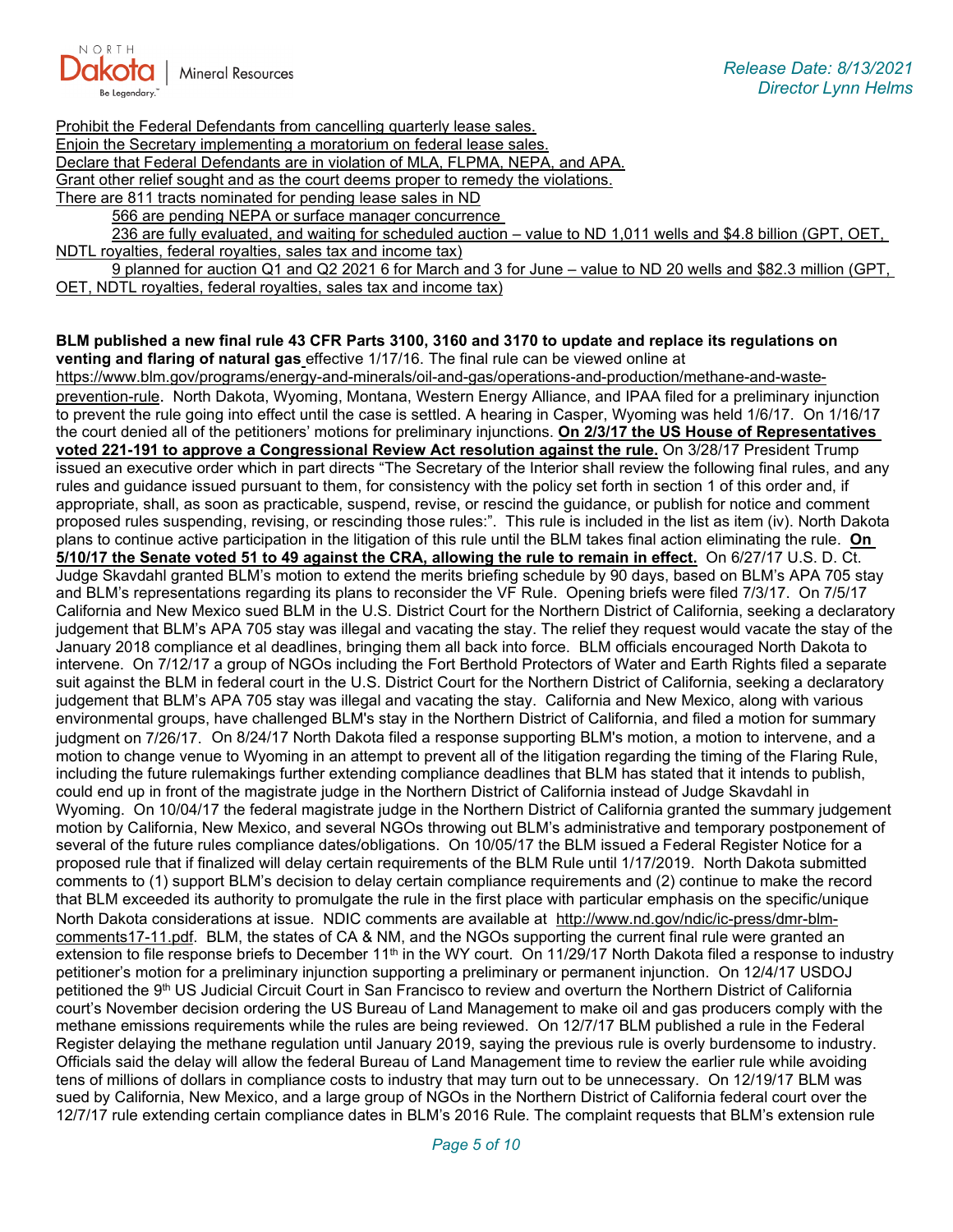

be set aside and the provisions it relates to reinstated. On 12/26/17 BLM filed a motion seeking to stay the litigation in the U.S. District Court case in WY and to vacate the 1/5/2018 briefing deadline, a motion in which the industry trade associations and Montana and Wyoming joined. North Dakota and Texas filed a short response on 12/27/17 asking the Court to deny the motion or allow until 1/12/18 to fully respond to BLM's holiday week motion. On 12/29/17 the Wyoming district court granted BLM's motion to stay the 2016 Rule challenge litigation. On 2/22/18 BLM published a new rule proposal to revise the 2016 final Waste Prevention Rule (also known as the venting and flaring rule). The proposed rule would eliminate duplicative regulatory requirements and re-establish long-standing requirements that the 2016 final rule sought to replace. The Federal Register notice specifically requested comment on ways that the BLM can reduce the waste of gas by incentivizing the capture, reinjection, or beneficial use of the gas. NDIC comments can be viewed at [http://www.nd.gov/ndic/ic-press/blm%20comments%20180417.pdf.](http://www.nd.gov/ndic/ic-press/blm%20comments%20180417.pdf) On 2/22/18 Judge Orrick in the Northern District of California entered a preliminary injunction against the BLM's "Suspension Rule" which suspended for one year certain compliance deadlines in BLM's Venting and Flaring Rule. Judge Orrick also denied North Dakota's motion to transfer the case to the District of Wyoming where Judge Skavdahl had stayed the original rule on the grounds that parties were protected by the Suspension Rule. The immediate effect of this decision was to reinstate the BLM Venting and Flaring Rule in full, along with compliance deadlines that became effective 1/17/2018, and remove the protections relied upon by Judge Skavdahl the District of Wyoming case. On 3/7/18 U.S. District Court Judge Skavdahl granted the North Dakota/Texas Motion to lift the stay in the challenge to the BLM's Venting & Flaring Rule. The California Court explicitly adopted North Dakota's central position in intervention - stating that "I express no judgment whatsoever in this opinion on the merits of the [V&F] Rule," showing great deference to Judge Skavdahl and the existing case in his Court and rejecting the California, NM, and NGOs request to uphold the V&F Rule. On 4/4/18 U.S. District Judge Skavdahl issued an order granting Wyoming's request for a partial stay of the Rule under Section 705 of the APA. The Court's limited Stay Order provides immediate relief to industry, but the balance of the Rule, including BLM's unlawful exercise of authority over State and private mineral interests through an over-inclusive application of communitization remains. The Court denied the North Dakota/Texas motion to move forward to complete briefing on the merits, and also denied industry's motion for a preliminary injunction. The Court expressed frustration with " the administrative dysfunction" reflected by this case as it ping-pongs between the District Courts of Wyoming and California and BLM's various attempts to delay, rescind or replace the Rule, concluding that "going forward on the merits at this point remains a waste of judicial resources and disregards prudential ripeness concerns." On 4/5/18 15 NGOs filed a Notice of Appeal with the 10th Circuit. California & New Mexico followed suit on 4/5/18 and have now also filed an appeal with the 10th Circuit. On 9/12/18 North Dakota filed a brief in the  $10<sup>th</sup>$  Circuit Court of Appeals urging the Court, if it chooses to reverse the Wyoming district court's Stay Order, to remand the case back to the Wyoming district court with direction to finish this protracted legal process by promptly proceeding to a ruling on the merits. On 9/18/18 BLM issued their final rule revising the Obama-era Waste Prevention Rule, also referred to as the venting and flaring rule. The new rule will better align venting and flaring regulations with President Trump's priorities on energy development, job creation, and reduced compliance costs. These changes will also allow BLM to recognize existing state regulatory efforts and avoid duplicative requirements. In response to comments and after further consideration, the BLM made the following modifications to the proposed rule in this final rule: (1) Clarification that the 24-hour limit on royalty-free flaring during downhole well maintenance and liquids unloading in § 3179.104 applies "per event"; (2) Addition of a standard for "applicable rules, regulations, or orders" of a State regulatory agency or tribe in § 3179.201(a); and (3) Addition of a provision allowing for tribes to seek BLM approval to have tribal rules apply in place of any or all of the provisions of subpart 3179. The revised rule goes into effect on 11/27/18. On 9/28/18 a coalition of 17 conservation and tribal citizen groups filed a lawsuit challenging the decision to revise the Bureau of Land Management's Waste Prevention Rule, stating that the rule violates a number of existing federal policies. The states of New Mexico and California also filed a lawsuit challenging BLM's action. The BLM and NDIC have reached an impasse on negotiations for an agreement to implement section 3179.201, but continue to communicate regarding possible ways to resolve the disagreement. On 08/15/20 the U.S. District Court for the Northern District of California invalidated the 2018 revisions to the 2016 Waste Prevention Rule. This ruling means that the Waste Prevention Rule goes back in effect in 90 days, and the oil and gas industry will have to comply with the Rule's requirements. U.S. District Judge Yvonne Gonzalez Rogers found that the 2018 rescission violated federal law because it ignored the federal government's statutory duty to prevent waste, instead relying almost entirely on "inadequate or nonexistent state regulations". On 08/25/20 the citizen groups and state respondents filed a supplemental response brief in the US District Court District of Wyoming. On 09/04/20 North Dakota and Texas filed a reply brief of petitionerintervenors in the US District Court District of Wyoming. On 10/8/20 US District Judge Skavdahl issued an opinion agreeing with North Dakota's split estate argument concluding that BLM's right to regulate "waste" from federal interests does not give it the right to impose federal requirements on communitized State and private interests, that the BLM unlawfully stepped over the line into EPA and state Clean Air Act jurisdiction, and rejecting several elements of BLM's cost-benefit analysis, including that BLM cannot justify the rule based primarily on alleged environmental "co-benefits" and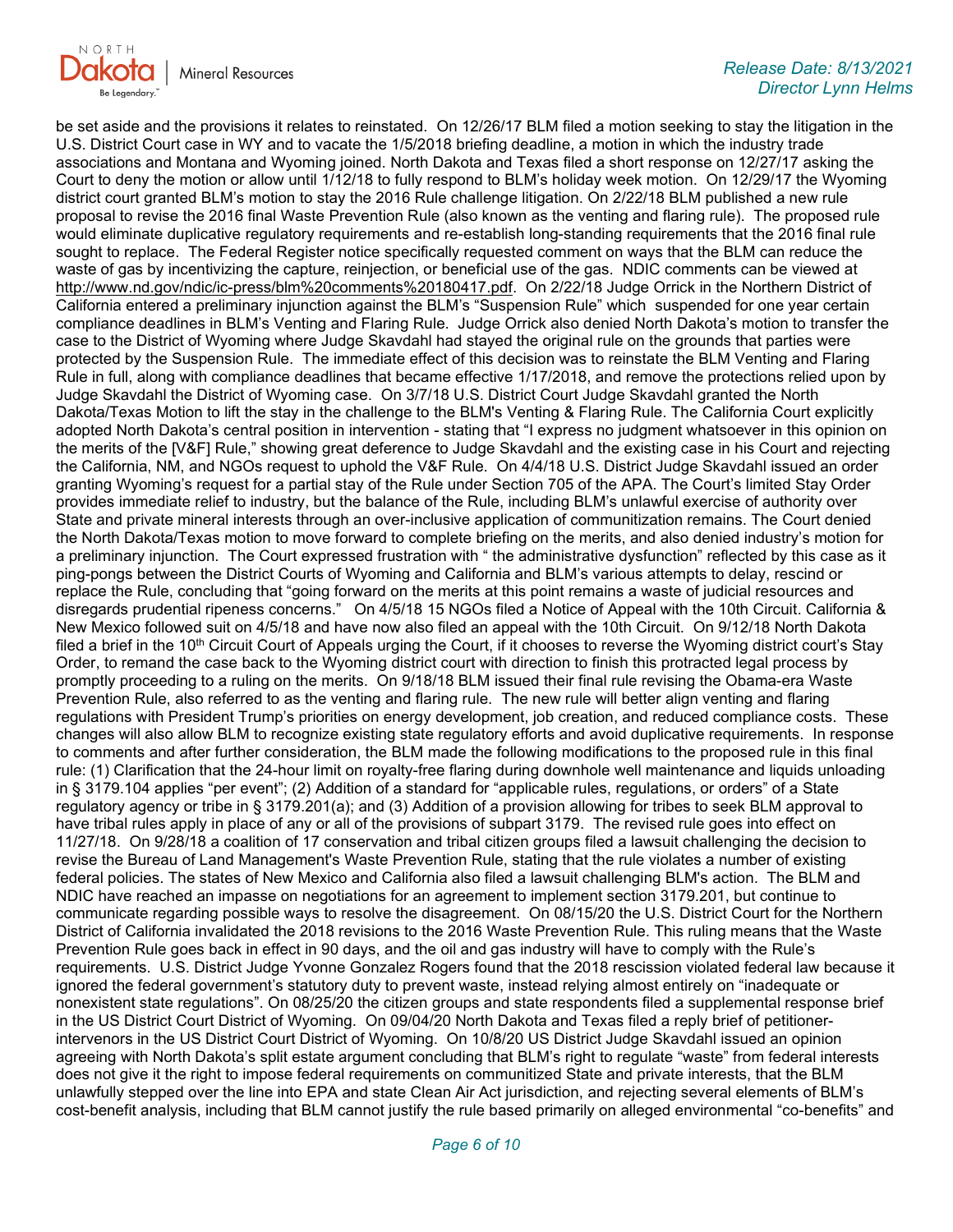

that BLM should not have used the so-called "global cost of carbon" in its calculations. He also wrote with some humor, reflecting on the tortured process of setting policy through litigation "So, three and a half years later, after several turns and loopty-loops, it seems the roller coaster has returned to the station, though the Court doubts any of the parties will be exiting the ride just yet, as it is likely this Court's decision will not end this ride but simply serve as a lift hill transporting it to another level." As expected, on 12/21/20, CA and NM appealed Judge Skavdahl's decision to the US Court of Appeals for the 10<sup>th</sup> Circuit.

**BLM** revised final regulations for hydraulic fracturing on federal and Indian lands were published in the CFR on 3/26/15 and they were scheduled to go into effect 6/24/15. North Dakota, Colorado, Utah, Wyoming, Western Energy Alliance, and IPAA filed for a preliminary injunction to prevent the rules going into effect until the case is settled. Following a lengthy hearing in Casper, Wyoming on 6/23/15, the court issued a stay on the rules. On 9/30/15 the court granted a preliminary injunction, preventing the rules from being enforced until litigation on the rule is final. The 10<sup>th</sup> Circuit Court of Appeals issued an order 3/10/16 denying the industry alternative motion for a stay. On 6/21/16 the court found the rule to be unlawful and ordered it set aside. The plaintiffs filed a motion with the US Court of Appeals for the Tenth Circuit to dismiss the appeal of the preliminary injunction. The Department of Justice on behalf of the BLM and the intervening environmental groups filed an appeal of the decision on the rule and oppose the motion to dismiss the appeal of the preliminary injunction. The North Dakota Response Brief to the US Court of Appeals for the Tenth Circuit was filed 9/15/16. NDIC comments on the rule can be found at [http://www.nd.gov/ndic/ic-press/BLM-comments-120625.pdf.](http://www.nd.gov/ndic/ic-press/BLM-comments-120625.pdf) On 3/28/17 President Trump issued an executive order which in part directs "The Secretary of the Interior shall review the following final rules, and any rules and guidance issued pursuant to them, for consistency with the policy set forth in section 1 of this order and, if appropriate, shall, as soon as practicable, suspend, revise, or rescind the guidance, or publish for notice and comment proposed rules suspending, revising, or rescinding those rules". This rule is included in the list as item (i). On 5/4/2017 BLM filed a request asking the court to hold the appeal in abeyance as it will "soon" initiate a rulemaking process to revise or rescind the 2015 Rule, that it had the authority to issue the Rule, but conceding that the Rule does not reflect BLM's current priorities or policies, as reflected in certain recent Presidential Executive Orders. After the BLM submitted its filings the 10th Circuit Court Appeals immediately directed the petitioners (including North Dakota) and the intervenors to file briefs by 6/5/17 to respond to BLM's position. Two amicus groups that submitted merits briefs (the law school professors and former DOI officials) filed supplemental amicus briefs on the questions posed by the Court following the change of Administrations. The Court's Supplemental Order authorized the filing of these additional amicus briefs. Both briefs seek to capitalize on the BLM's continued insistence that it had the authority to issue the Rule (but concede that the 2015 HF Rule does not reflect BLM's current priorities or policies as reflected in certain recent Presidential Executive Orders). The two amicus groups solicit the Court to rule on the merits of the BLM and NGO appeals and to overturn the District Court decision, actually asking the Court to issue an advisory opinion on the BLM's authority. In addition to addressing the NGO arguments, North Dakota will respond to these two briefs in the context that all three parties are asking the Court to do what it is prohibited from doing by Article III of the U.S. Constitution. North Dakota filed a response brief 6/20/17 in support of the BLM action to put the rule in abeyance and take final action vacating the rule. Oral arguments before the 10<sup>th</sup> Circuit took place  $7/27/17$ . A recording of the oral arguments is now available on the home page of the court's website [http://www.ca10.uscourts.gov.](https://gcc02.safelinks.protection.outlook.com/?url=https%3A%2F%2Furldefense.proofpoint.com%2Fv2%2Furl%3Fu%3Dhttp-3A__www.ca10.uscourts.gov%26d%3DDwMGaQ%26c%3D2s2mvbfY0UoSKkl6_Ol9wg%26r%3D-wqsZnBxny594KY8HeElow%26m%3DUl_VtJUX6iW5pvHjCcBxUWtskC0F4Dhry3sPtcEHvCw%26s%3DlaRHiLDv5w8otcQWQjpn82WMieoB2AZ-Q4M1LFQPL5s%26e%3D&data=04%7C01%7Ckahaarsager%40nd.gov%7C6cf12c7622b04af0345608d94badc2d0%7C2dea0464da514a88bae2b3db94bc0c54%7C0%7C0%7C637624031935583717%7CUnknown%7CTWFpbGZsb3d8eyJWIjoiMC4wLjAwMDAiLCJQIjoiV2luMzIiLCJBTiI6Ik1haWwiLCJXVCI6Mn0%3D%7C1000&sdata=Fynsq2owgKOzrR44eBwh9iHAbfgAAtS2II4seszpte4%3D&reserved=0) NDIC filed comments supporting BLM's rescission of the rule that can be found at [http://www.nd.gov/ndic/ic-press/dmr-blm-comment17-9.pdf.](http://www.nd.gov/ndic/ic-press/dmr-blm-comment17-9.pdf) On 09/21/17 the 10th Circuit issued a split (2-1) decision to dismiss the appeals as prudentially unripe, vacate the district court's judgment invalidating the rule, and remand with instructions to dismiss the underlying action without prejudice. Appellees State of North Dakota, State of Colorado, State of Utah, and State of Wyoming's filed a Petition for Panel Rehearing And/Or Request for En Banc Determination on 11/03/17. On 11/06/17 the court ordered the appellants to file a response to the Petition on or before 11/20/2017. The En Banc rehearing request was denied. The 10<sup>th</sup> circuit court has not yet issued its mandate ending the current round of litigation in the Wyoming District court. The Ute tribe filed a motion on 1/12/18 asking the court to dismiss the appeals as moot based on the publication of the rescission rule and leave the WY court decision to vacate the rule in place. The court ordered the DOJ and BLM to file a response by 1/22/18. On 12/29/17 BLM published a final rule rescinding the 2015 Hydraulic Fracturing rules with 2 exceptions 1) the rule does not restore language requiring pre-approval of non-routine hydraulic fracturing operations and 2) the rule does not rescind changes to 43 CFR 3160 due to other rules published between 3/26/15 and 12/29/17 (electronic filing and venting & flaring rules). On 2/7/18 North Dakota filed a reply in support of its motion to dismiss the original rule appeal as moot pursuant to Federal Rule of Appellate Procedure 27(a)(4), and request that the Court should not issue the mandate, nor vacate the District Court's judgment based on two new and important developments: (1) on December 29, 2017, the Bureau of Land Management (BLM) promulgated a final rule rescinding the Hydraulic Fracturing Rule ("HF Rule"), and (2) on 1/24/2018, the Citizen Group Intervenors challenged the repeal of the HF Rule ("HF Repeal Rule") in the U.S. District Court for the Northern District of California.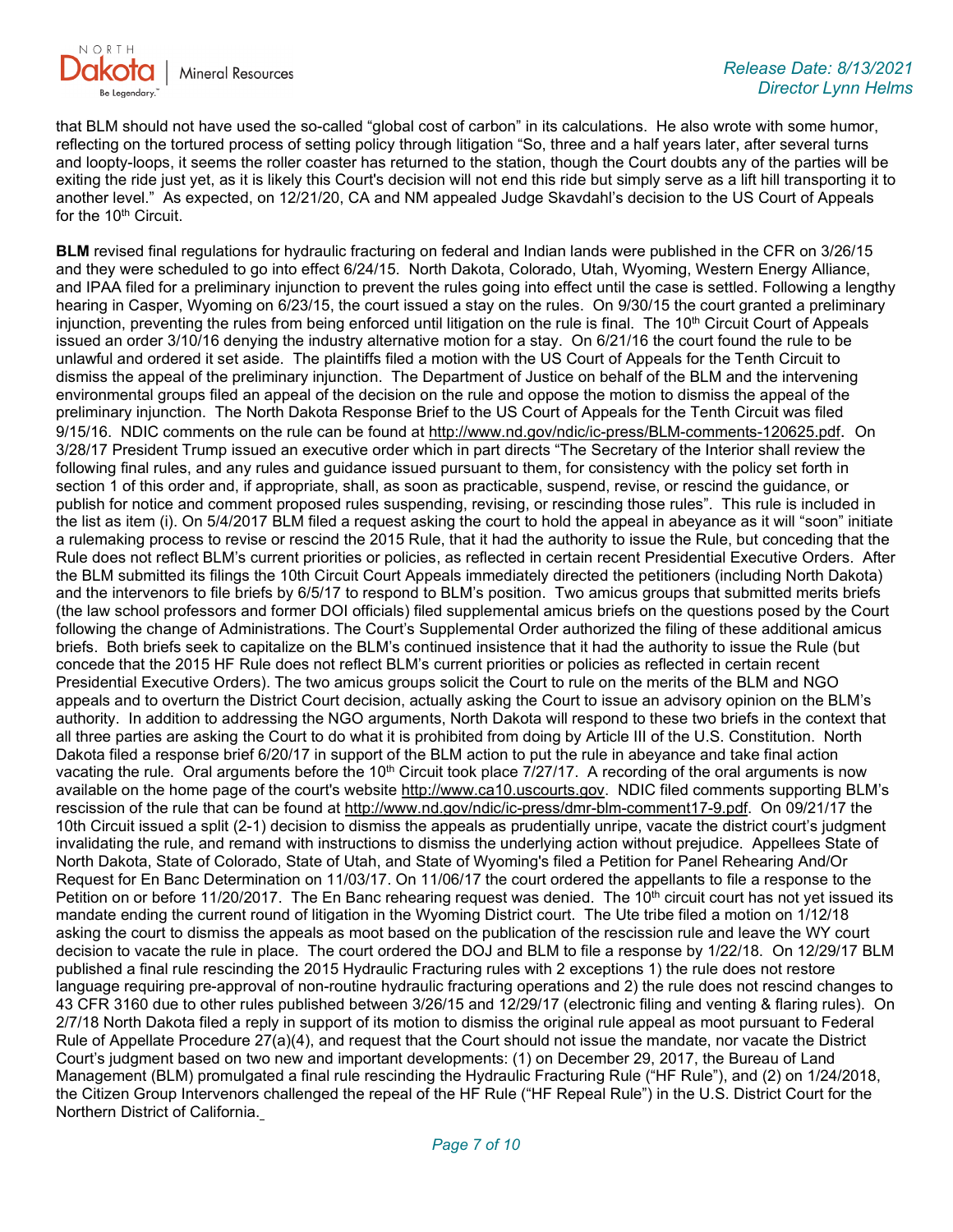

**CEC** On 02/25/2020 the Council on Environmental Quality published a proposal to modernize its National Environmental Policy Act (NEPA) regulations. On 03/09/2020 the NDIC submitted comments in support of the CEQ proposal. NDIC comments can be found at [http://www.nd.gov/ndic/ic-press/Council%20of%20Environmental%20Quality%20200309.pdf.](http://www.nd.gov/ndic/ic-press/Council%20of%20Environmental%20Quality%20200309.pdf) On July 15, 2020 the Trump administration issued an executive order to reduce the types and number of projects that will be subject to review under the NEPA, shorten the timeline for reviews, and drop a requirement that agencies consider the cumulative environmental effects of projects, such as their contribution to climate change. On 7/29/20 a coalition of 20 environmental justice, outdoor recreation and conservation groups — led by the Western Environmental Law Center (WELC) and Earthjustice — filed a lawsuit over CEQ's regulations in the U.S. District Court for the District of Northern California.

**CONGRESS** on 3/1/21 Democratic members of the United States House of Representatives Committee on Energy and Commerce filed the "Climate Leadership and Environmental Action for our Nation's Future Act" also known as the "CLEAN Future" Act to "address the climate crisis". The CLEAN Future Act would amend and require the new regulations under Clean Air Act (CAA), Safe Drinking Water Act (SDWA), Solid Waste Disposal Act (SWDA), Comprehensive Environmental Response, Compensation and Liability Act (CERCLA) of 1980, National Environmental Policies Act (NEPA) of 1969, Emergency Planning and Community Right-to-Know (EPCRA) Act of 1986, Energy Policy Act of 2005 (EPAct), Natural Gas Act , Federal Power Act, Public Utility Regulatory Policies Act of 1978, National Security Act of 1947, and the Securities Exchange Act of 193. The CLEAN Future Act would impose redundant regulations and net sequestration requirements on Enhanced Oil Recovery injection wells, reduce hydraulic fracturing by requiring expensive and redundant monitoring and testing as well as a new Environmental protection Agency database, repeal the exemption for aggregation of emissions for oil and gas sources under the Clean Air Act, which would force states to limit production to ensure attainment, label methane a "super pollutant" and require the Environmental Protection Agency to adopt regulations to reduce methane emissions and impose federal flaring controls to reduce routine flaring to 100% below 2017 levels by 2028, repeal the Oil and Gas E&P exemption under federal hazardous waste regulations and require EPA to promulgate regulations for hazardous oil and gas waste, including requirements for groundwater monitoring, siting, corrective action, and financial assurance, implement carbon fees, implement new Securities and Exchange Commission requirements for climate disclosures and for oil and gas reserves reporting.

**CONGRESS** on 4/13/21 Senators Cramer and Lujan filed the Revive Economic Growth and Reclaim Orphaned Wells Act – "REGROW Act" Providing states, tribes, and federal agencies \$4.275 billion for orphaned well cleanup on state and private lands; \$400 million for orphaned well cleanup on public and tribal lands; \$32 million for related research, development, and implementation to properly clean up and retire abandoned oil and gas wells which currently do not have a party responsible for them.

**EPA** On 08/21/2018 the U.S. Environmental Protection Agency (EPA) proposed a new rule to reduce greenhouse gas (GHG) emissions from existing coal-fired electric utility generating units and power plants across the country. This proposal, entitled the Affordable Clean Energy (ACE) Rule, establishes emission guidelines for states to use when developing plans to limit GHGs at their power plants. The ACE Rule replaced the prior administration's Clean Power Plan (CPP) and instead empowers states, promotes energy independence, and facilitates economic growth and job creation. Pursuant to President Trump's Executive Order 13873, which directed Federal agencies to review burdensome regulations, the EPA undertook a review of the CPP. Many believed the CPP exceeded EPA's authority under the Clean Air Act, which is why 27 states, 24 trade associations, 37 rural electric co-ops, and three labor unions challenged the rule. The Supreme Court issued an unprecedented stay of the rule. The proposal was published in the Federal Register on 8/31/18 and EPA took comment on the proposal for 60 days and held a public hearing. More information is available at [https://www.epa.gov/stationary-sources-air-pollution/proposal-affordable-clean-energy-ace-rule.](https://gcc02.safelinks.protection.outlook.com/?url=https%3A%2F%2Fwww.epa.gov%2Fstationary-sources-air-pollution%2Fproposal-affordable-clean-energy-ace-rule&data=04%7C01%7Ckahaarsager%40nd.gov%7C6cf12c7622b04af0345608d94badc2d0%7C2dea0464da514a88bae2b3db94bc0c54%7C0%7C0%7C637624031935593668%7CUnknown%7CTWFpbGZsb3d8eyJWIjoiMC4wLjAwMDAiLCJQIjoiV2luMzIiLCJBTiI6Ik1haWwiLCJXVCI6Mn0%3D%7C1000&sdata=qF2%2FUDkWTrvRJmG34FsJbu%2BTa90ZGwTT8IdTHnNw%2Fto%3D&reserved=0) On July 8, 2019, EPA issued the final Affordable Clean Energy rule (ACE) and repealed the Clean Power Plan. On the same day the American Lung Association and the American Public Health Association filed a challenge to the rules in the U.S. Court of Appeals for the District of Columbia. Since then, 22 states, the District of Columbia and six municipalities led by the state of New York lodged a challenge to the rules in the D.C. Circuit, followed closely by a third challenge brought by environmental groups. Numerous industry groups and power providers are seeking to intervene in the litigation in support of the ACE rule. The EPA has asked the court to expedite review of the challenges in the hope of achieving a resolution in the D.C. Circuit by summer of 2020.

**EPA** On 6/3/16 the final rule proposing a suite of changes to Clean Air Act permitting requirements for new and modified emissions sources in the oil and natural gas industry was published in the Federal Register. On 6/29/16 the NDIC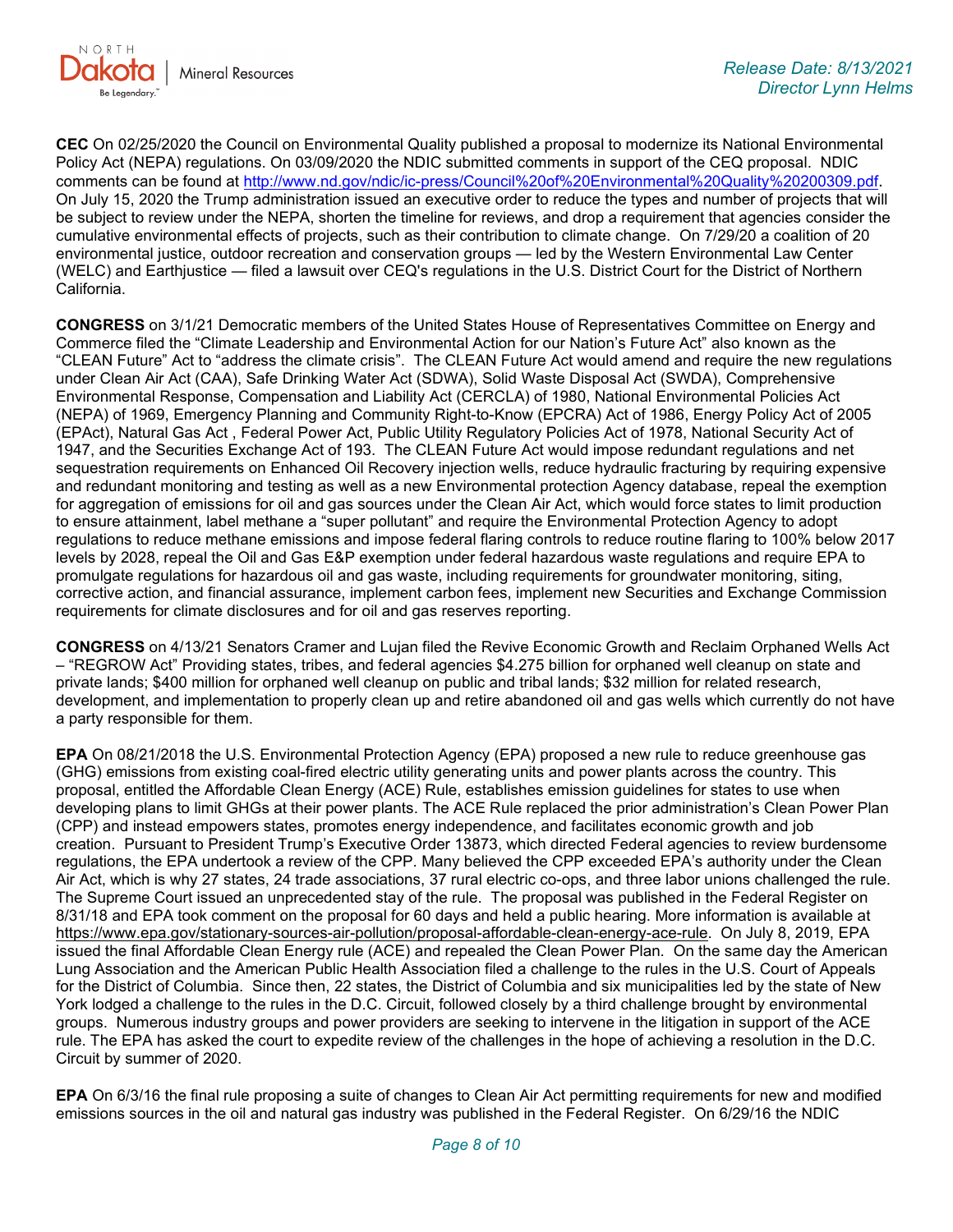

decided to file a Petition for Review with the US Appeals Court for the District of Columbia to defend the state's sovereign jurisdiction over oil and gas regulation. Thirteen other states have joined this effort. North Dakota declined the standard offer to explore settlement through the court's mediation program.

The proposed actions and NDIC comments are as follows:

o Proposed New Source Performance Standards – Docket ID number EPA-HQ-OAR-2010-0505. NDIC comments can be found at<http://www.nd.gov/ndic/ic-press/EPA-HQ-OAR-2010-0505.pdf>

o Draft Control Techniques Guidelines – Docket ID number: EPA-HQ-OAR-2015-0216. NDIC comments can be found at <http://www.nd.gov/ndic/ic-press/EPA-HQ-OAR-2015-0216.pdf>

o Proposed Source Determination Rule – Docket ID number: EPA-HQ-OAR-2013-0685. NDIC comments can be found at <http://www.nd.gov/ndic/ic-press/EPA-HQ-OAR-2013-0685.pdf>

o Proposed Federal Implementation Plan for Implementing Minor New Source Review Permitting in Indian Country – Docket ID number: EPA-HQ-OAR-2014-0606. NDIC comments are at [http://www.nd.gov/ndic/ic-press/EPA-HQ-OAR-](http://www.nd.gov/ndic/ic-press/EPA-HQ-OAR-2014-0606.pdf)[2014-0606.pdf.](http://www.nd.gov/ndic/ic-press/EPA-HQ-OAR-2014-0606.pdf)

North Dakota et al. and EPA have filed motions to govern further proceedings and briefing schedules. On 3/28/17 President Trump issued an executive order which in part directs "The Administrator shall review the final rule entitled "Oil and Natural Gas Sector: Emission Standards for New, Reconstructed, and Modified Sources," 81 Fed. Reg. 35824 (November 3, 2016), and any rules and guidance issued pursuant to it, for consistency with the policy set forth in section 1 of this order and, if appropriate, shall, as soon as practicable, suspend, revise, or rescind the guidance, or publish for notice and comment proposed rules suspending, revising, or rescinding those rules." On 4/7/17 EPA filed a motion to hold the cases in abeyance. On 6/8/17 the NGO environmental groups challenged EPA's November 5th decision to issue a 90 day stay of the Rule's upcoming implementation dates. The NGOs argue that EPA's justifications for its stay (onerous implementation costs and excessive state administrative burdens) of the Rule were already raised and rejected by EPA during EPA's original rulemaking and that the requirements of a "judicial stay" are not met. The NGO's action is a new case, filed in the D.C. Circuit. They have also filed an emergency motion asking the Court to immediately vacate EPA's decision. On November 3 the DC Circuit court issued a 2:1 decision granting the NGO petition and vacating EPA's 90 day stay of the rule. North Dakota filed an amicus brief in support of the EPA stay. On 7/13/17 the same DC Circuit court granted an EPA motion to recall the mandate and granting 14 days for then EPA to seek reconsideration or review by the full court. API and WVA along with other states filed petitions for rehearing en banc, but on 8/10/17 the entire DC Circuit issued an order denying the API and WVa et al States petitions. EPA now proposes a 2-year stay of certain provision in the oil and gas NSPS. North Dakota filed comments on 8/9/17 in support of the proposed 2-year stay. On 11/8/17 EPA published a Federal Register notice request for supplemental comments relating to the current Administration's efforts to change course on the oil and gas sector methane regulations put in place by the Obama Administration. North Dakota did not submit additional comment to EPA because the North Dakota comments submitted on 8/9/17 correctly advocate that EPA's rationale for the two year stay also justifies outright repeal of the original Rule, so it justifies a two year stay. On 9/11/18 EPA proposed targeted improvements to the 2016 New Source Performance Standards for the oil and gas industry that streamline implementation, reduce duplicative EPA and state requirements, and significantly decrease unnecessary burdens on domestic energy producers. This oil and gas targeted improvements package is expected to save up to approximately \$484 million in regulatory costs from 2019 – 2025 or \$75 million annually. NDIC comments can be found at [http://www.nd.gov/ndic/ic-press/EPA-HQ-OAR-2017-0757.pdf.](http://www.nd.gov/ndic/ic-press/EPA-HQ-OAR-2017-0757.pdf) On 9/14/20 EPA's final Methane Rule was officially published in the Federal Register, making the rollback effective. On the very same day, a group of states filed a new lawsuit in the D.C. Circuit asking the court to review EPA's new methane regulations. A number of environmental groups followed suit the next day, asking the court to put an emergency halt to the rule. On 9/17/20 the D.C. Circuit issued an administrative stay, which temporarily freezes the EPA's rollback from taking effect while the court considers a long-term suspension of the rule. The court's order states that the administrative stay "should not be construed in any way as a ruling on the merits." On 10/14/20 North Dakota moved to intervene and on 1/22/21 filed a brief in support of the 2020 rule and requesting dismissal of petitioner's claims.

5/14/21 EPA is taking the first step to develop a proposed rule to reduce methane and other harmful pollutants from new and existing sources in the oil and natural gas industry. Today's actions are in response to President Biden's Executive Order 13990. "As we move forward to reduce pollution from oil and gas operations, it is vitally important to hear from all stakeholders, including those from impacted communities and industry," said EPA Administrator Michael S. Regan. President Biden's Executive Order "Protecting Public Health and the Environment and Restoring Science to Tackle the Climate Crisis" called on EPA to consider issuing a proposed rule by September 2021 to strengthen standards for methane emissions from new, reconstructed, and modified oil and natural gas sources and to address methane emissions from existing sources.

How to share input: